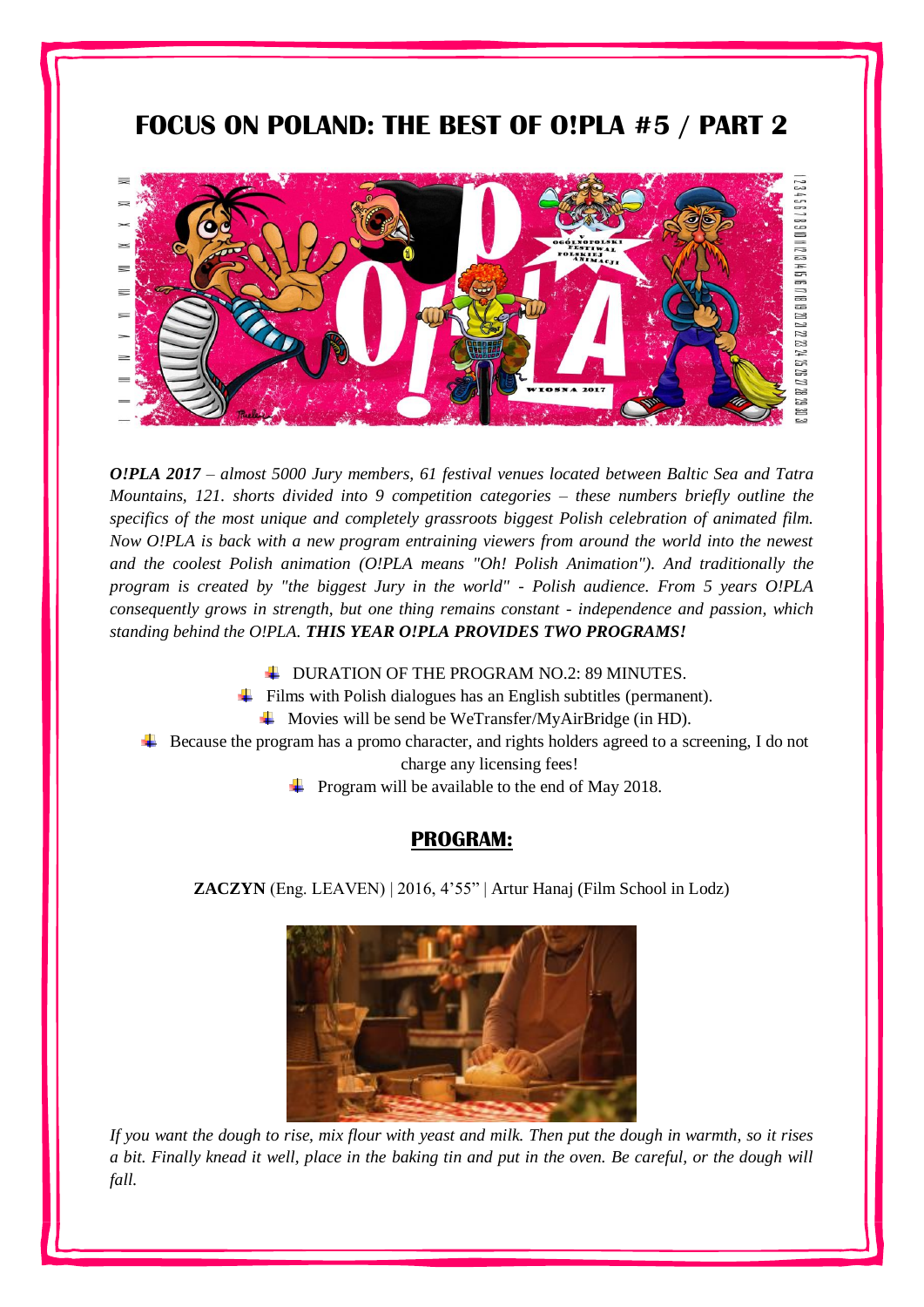#### **CZARNOKSIĘŻNIK Z KRAINY U.S.** (Eng. THE WIZARD OF U.S.) | 2016, 22'31" | Balbina Bruszewska (WJTeam)



*The Wizard of U.S. is a social satire - an animated documentary about emotions, based on themes from the popular American novel The Wizard of Oz, in order to illustrate how Los Angeles makes the American Dream come true. Using the factual interviews with the inhabitants of Los Angeles, observing their everyday life, habits and behavior, after three years of having survived in L.A. the director reveals the thrills and absurdities that govern the world of the big stakes and unleashed dreams the way it is all perceived by an immigrant from Europe.*



#### **FORSAKEN FOREST** | 2016, 9'38" | Anna Beata Barańska

*Whole story of this video happens in one place, a kind of a path in a dark forest. Darkness, swaying trees, buzzing insects. Nature changes slowly, led by its natural rhythm. We can see what nature offers to us: trees, clouds, insects, birds, sun, moon, grass, some pollen, dust, but also something more. The rationality creeps a little irrationality to discreetly make landscape a little more unreal. Video causes in us a feeling of insecurity. Nature becomes something strange and scary. We can feel that we are alone…*



*DINO or something - a collection of adventures full of absurdity, black humor, minimalism, pastel colors and small characters, called dinki's.*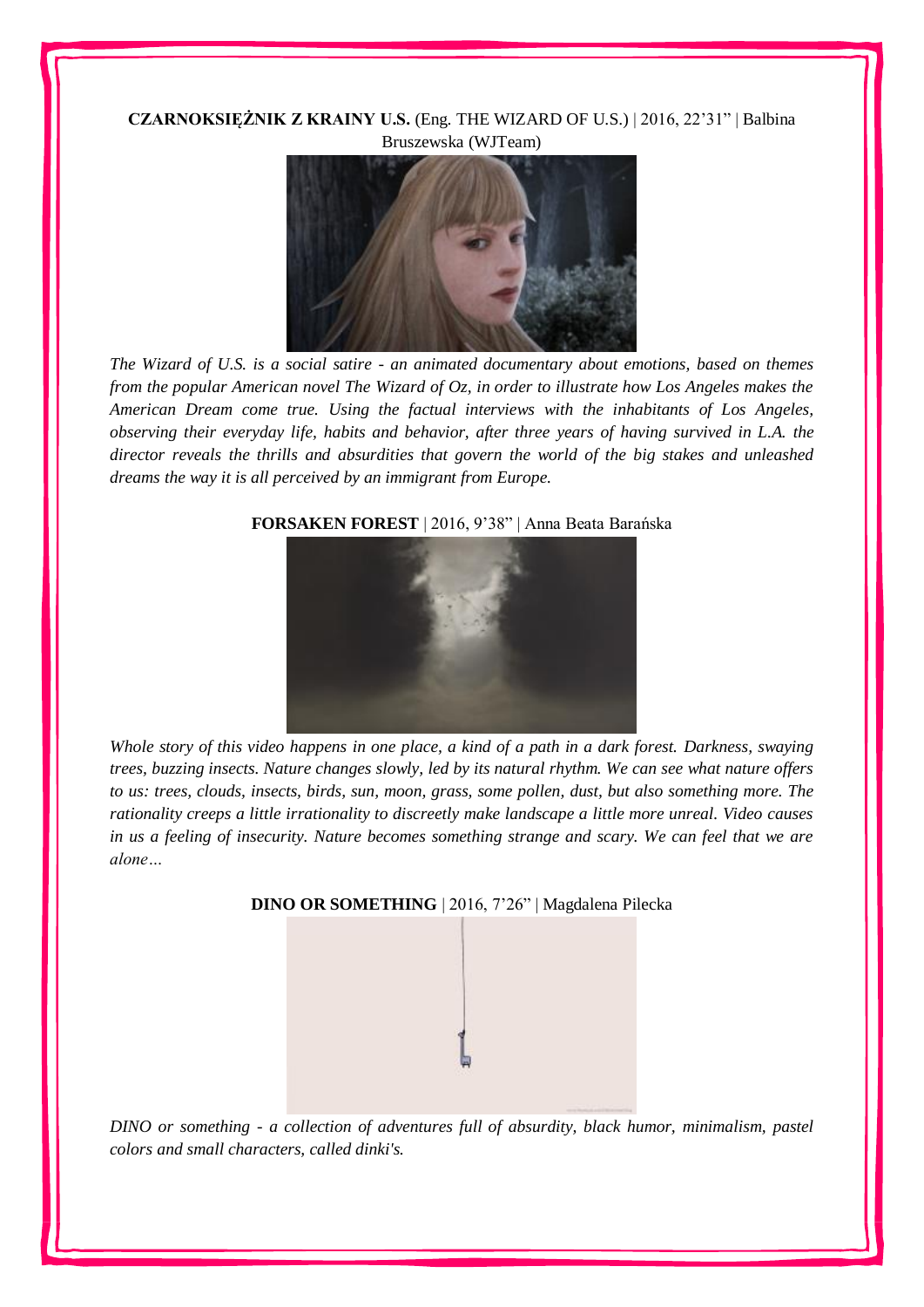**MOON LANDING** | 2016, 8'30" | Maciej Bednarek



*"Moon Landing" is the story of the first landing of a man on the Moon, July 20, 1969. It is a tribute to all who make the landed on the Silver Globe and for whom the conquest of space cease to be a dream.*



**FREEDOM** | 2016, 00'43" | Mikołaj Janiw (PJATK WARSAW)

*Short story about the freedom…*

**CZERŃ** (Eng. BLACK) | 2016, 14' | Tomasz Popakul (JAPIK)



*'Black' ('*黒*') tells about a pair of astronauts trapped on an orbital space station because of a nuclear war that erupted unexpectedly on Earth. They lost contact with Earth and all attempts to communicate with their base or anybody else have failed. All they can do now is watch nuclear explosions taking place on the surface of the Earth and try to survive together somehow...*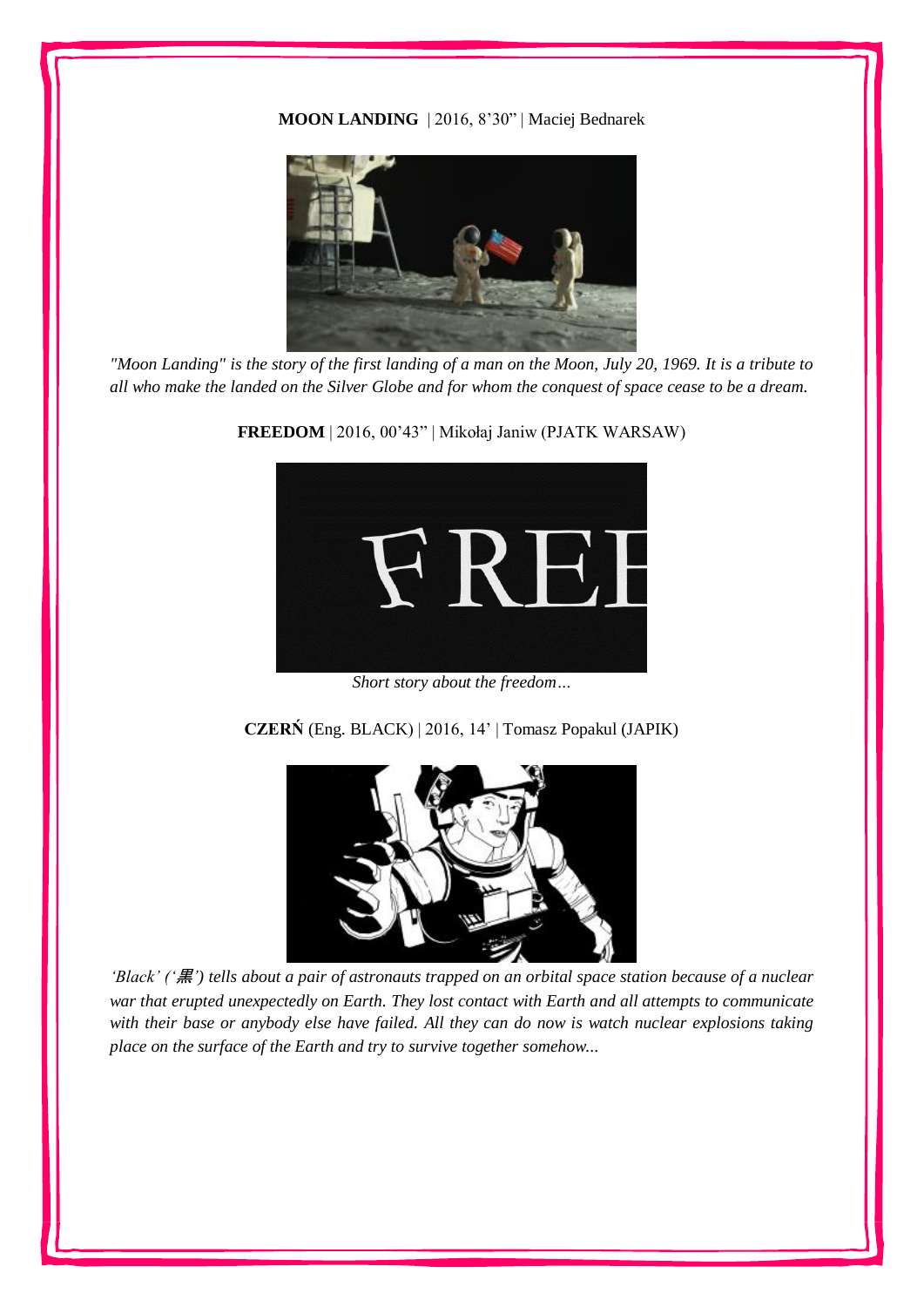## **CZARNA WOŁGA** (Eng. BLACK VOLGA) | 2016, 3'58" | Marta Wiktorowicz (Artistic University in Poznan)



*During the black and white days a group of neighbours share a conversation that leads to the answer of a dreadful mystery. What happened to the missing child. The conversation grows out of control and the world around the characters is constantly evolving. The story grows and becomes more and more surreal and ridiculous with every passing second. This animation explores the human need to gossip while satirising our reliance on stereotypes that surround us everywhere.*

**CIAŁO OBCE** (Eng. FOREIGN BODY) | 2016, 7' | Marta Magnuska (Film School in Lodz)



*A foreign body lives its own life. You're not able to get rid of it, it's always with you, you need it. Caress that odd part of yours, don't try to shave its long tousled fur. This is a story about something that's considered to be strange at first but turns out to be the dearest thing to us. About the transformation of inside and outside.*

**BIOTOP** | 2016, 00'51" | Jolanta Bańkowska (Fine Art Academy in Warsaw)



*Short story about the relation between humans and natural environment ...*